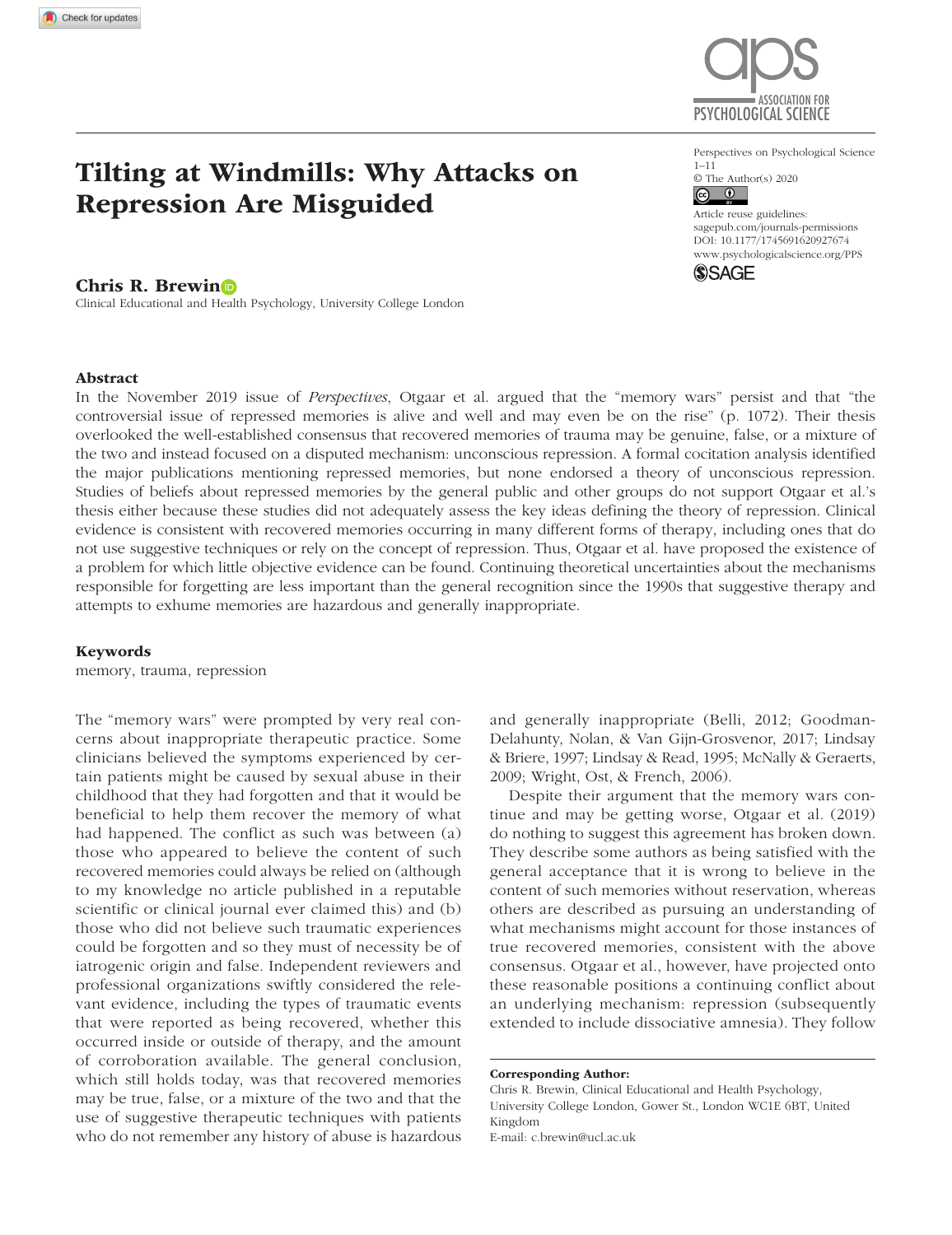Loftus (1993) in pursuing a skeptical argument focused on undermining the theoretical mechanism by which traumatic events might come to be forgotten. I argue that, like Don Quixote and his misguided urge to attack the giants that turned out to be windmills, Otgaar et al. are engaging with an imaginary enemy.

The point that issues of mechanism (i.e., repression) are logically distinct from the observations they are designed to explain (i.e., the recovery of memories that the person says they had previously forgotten) has been made many times (Brewin & Andrews, 1998; Lindsay & Briere, 1997). A variety of theoretical mechanisms are available that could potentially explain such recovery, including cueing by aspects of the internal or external environment, metacognitive failures, reinterpretation of events in light of new knowledge, and the release of inhibition brought about by deliberate suppression or intentional forgetting (Anderson & Hanslmayr, 2014; Brewin, 2012; Brewin & Andrews, 1998; McNally & Geraerts, 2009; Roediger & Bergman, 1998; Schooler, Ambadar, & Bendiksen, 1997). Clinicians commonly refer to memories simply as being *forgotten* (i.e., lost both from semantic and episodic memory) and then subsequently recovered—such memory recovery occurs regularly, involves a wide variety of events (both traumatic and nontraumatic), occurs in therapeutic and nontherapeutic situations, and is often corroborated (Andrews et al., 1999; Brewin & Andrews, 1998; Gleaves, Smith, Butler, & Spiegel, 2004; Read & Lindsay, 2000).

In this article, I therefore test a number of basic assumptions implied by Otgaar et al. (2019). Having established how repression has been defined in this context, I conduct a formal bibliometric analysis to test which publications mentioning repression are most often cocited together with other publications in the field. I then inspect these publications to see whether they use the term *repression* in the sense identified by the skeptics as problematic. Second, I consider whether the survey data cited by Otgaar et al. (2019) in fact support widespread belief in such a version of repression. Third, I consider the evidence that recovered memories are common in clinical settings, occur during therapy sessions, and are associated with therapists who have a theoretical orientation that endorses repression. I close by discussing the potential negative consequences of the continuing attacks on repression.

### What Is Repression?

The article that originally drew attention to the possibility of false memories of childhood sexual abuse (Loftus, 1993) claimed that the forgetting of traumatic events such as child sexual abuse was justified by clinicians in terms of repression, a psychoanalytic concept. As stated in several publications by skeptics and recapitulated by Otgaar et al. (2019), "the notion of repressed memories encompasses three ideas: People repress traumatic experiences, the repressed content has psychopathological potential, and recovering traumatic content is necessary for engendering symptom relief" (p. 1073).

Despite awareness that the term repression was sometimes used by Freud to refer to a conscious process that we would now term intentional or motivated forgetting (Erdelyi, 1990; Loftus & Ketcham, 1994), repression has been repeatedly treated by skeptics of recovered memory as though it mainly or exclusively refers to an unconscious process (Lynn, Evans, Laurence, & Lilienfeld, 2015; Otgaar et al., 2019; Patihis, Lilienfeld, Ho, & Loftus, 2014; Piper, Lillevik, & Kritzer, 2008). For example, skeptics frequently cite research demonstrating a lack of empirical support for repression (Holmes, 1990) but often fail to mention that this work is relevant only to the unconscious meaning of the term. Thus, as used by skeptics, the definition of repression contains at least two distinct elements, one (theoretical) being an explanation of forgetting trauma in terms of an unconscious process and one (practical) being concerned with clinical strategies.

## Who Refers to Repression as a Theoretical Construct?

A recent bibliometric analysis of articles on the recovered-memory controversy published in the 21st century (Dodier, 2019) distinguished between articles that were skeptical of repression and those that were "sympathetic" to it. How this sympathy was defined or measured was not stated. "Repressed memory" or "repressed memories" were represented as keywords on only about 17% of the 145 articles reviewed by Dodier. An inspection of the articles cited as examples of those sympathetic to repression revealed that none in fact endorsed an unconscious version of the process or approved of exhuming forgotten memories but instead discussed a variety of mechanisms that could underlie forgetting (Brand, Collins, & McEwen, 2018; Brewin, 2007; Dalenberg et al., 2012; Freyd, DePrince, & Gleaves, 2007; Williams, 1994). There were substantially more publications by repression skeptics than by those who were supposedly sympathetic to repression.

Another recognized bibliometric approach to discerning the structure of intellectual knowledge in a given area is cocitation analysis. Two sources are cocited if both appear in the reference list of a third document, and the number of times this happens is defined as cocitation strength. This measure reflects the degree of relationship or association between publications as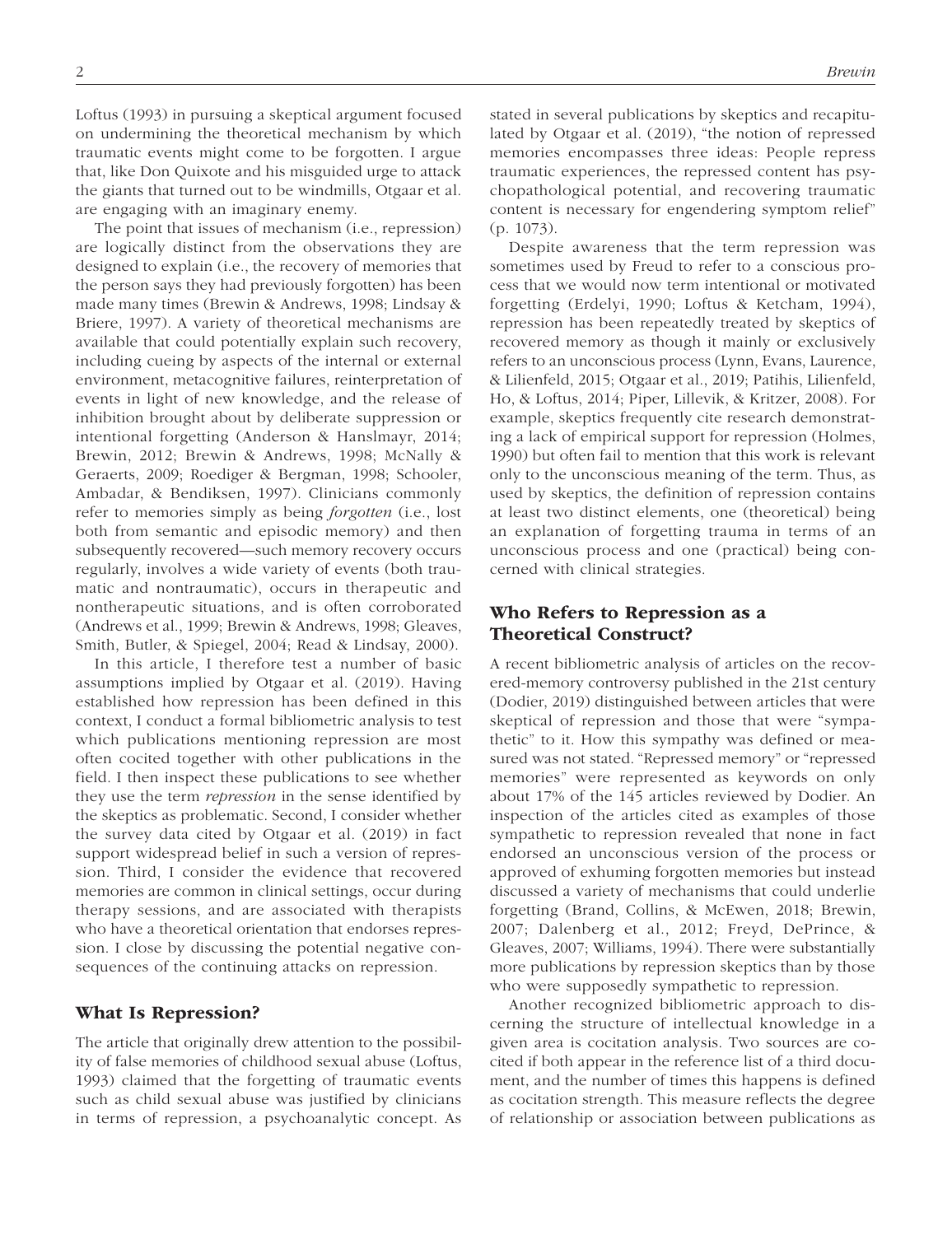perceived by the population of citing authors (Osareh, 1996). When the same pairs of sources are cocited multiple times, clusters of research begin to form that share a common theme. Cocitation relationships can be mapped, giving a visual representation of the elements and how they are associated. The analysis can identify the most important sources endorsing the concept of repression and quantify the extent to which they are cocited with different clusters of research on recovered and traumatic memory.

The Web of Science Core Collection, MEDLINE, and Current Contents Connect databases were searched on January 2, 2020, specifying articles published between 1993 and 2020 and that included any of the following terms: "recovered memor\*" OR "memory recovery" OR "recovery of memor\*" OR "repressed memor\*" OR "memory repression" OR "repression of memor\*." This yielded 537 articles; of these, 102 were excluded because they dealt with unrelated topics (e.g., engineering), 35 were excluded because they were published in journals unrelated to psychology or mental health (e.g., English literature), 202 were excluded because they were not full articles with comprehensive reference lists (e.g., commentaries, letters), and 10 were excluded because they were published in a foreign language. This left 174 articles from the Web of Science Core Collection. Similar searches produced eight extra articles from MEDLINE and six from Current Contents Connect.

The number of times these articles were cited in the Web of Science Core Collection database was strongly positively skewed, with a median of 7 and a range of 0 to 743. Altogether they referenced 4,886 separate books and articles, with citations to these sources also being strongly positively skewed. To limit the books and articles to the most influential ones in the field while taking into account the low average citation rate, those cited at least eight times in this secondary data set were selected for analysis (producing 93 books and articles).

Cocitation relations between these books and articles, expressed as a co-occurrence matrix, were mapped using the visualization of similarities (VOS) mapping technique (van Eck & Waltman, 2007). The resulting distance-based map (Fig. 1) was produced using the VosViewer program (van Eck & Waltman, 2010). The program output includes the number of items with which a given item shares cocitation links and the total link strength, reflecting the number and strength of the links.

The analysis resulted in three substantial clusters. Articles and books constituting the clusters are listed in Table 1 and are represented visually in Figure 1 by a label and a circle. The first (red) cluster consisted of the most important items (gauged by their number of links and total link strength) and included seminal articles and books that raised concerns about repressed memories in clinical practice in the early 1990s (Loftus, 1993; Loftus & Ketcham, 1994; Ofshe & Watters, 1994), along with some of the key articles documenting experiences relevant to the forgetting and recovery of traumatic memories (Briere & Conte, 1993; Herman & Schatzow, 1987; Williams, 1994). The second (green) cluster consisted mainly of books and articles addressing issues related to false memories either experimentally or theoretically (e.g., Clancy, Schacter, McNally, & Pitman, 2000; Hyman & Billings, 1998; Johnson, Hashtroudi, & Lindsay, 1993; McNally, Clancy, & Schacter, 2001; Schooler et al., 1997). The third (blue) cluster consisted mainly of articles reporting clinical studies and surveys of the experience of traumatic or recovered memories (Elliott & Briere, 1995; Polusny & Follette, 1996; Poole, Lindsay, Memon, & Bull, 1995).

Most of the authors whose work has been criticized by memory skeptics as promoting the concept of repression or advocating memory recovery (Bass & Davis, 1988; Blume, 1990; Fredrickson, 1992; Freyd, 1996; Herman & Schatzow, 1987; Terr, 1991) featured in the red cluster. Their number of links to articles and books in all three clusters and total link strength are shown in Table 2. The most cocited items are by Herman and Schatzow (1987), followed by Terr (1991) and Bass and Davis (1988). No additional items that endorsed repression and had high link strength were identified by the analysis. These conclusions were not altered by choosing different thresholds for including citations from the secondary data set.

In a final step, the sources listed in Table 2 were inspected to determine what version of repression they described. None appeared to specifically endorse the unconscious version of repression about which skeptics have raised concerns. Likewise, another source in the blue cluster that referred to repression (Brown, Scheflin, & Whitfield, 1999) discussed it in the context of various mechanisms and did not specifically endorse either the conscious or unconscious use of the term.

### Surveys of Beliefs About Repression

Another major plank in the effort by Otgaar et al. (2019) to persuade the reader of continuing hostilities consisted of claims that not only the general public but also mental health and legal professionals have mistaken beliefs about memory that are at odds with scientific evidence. Conclusions have typically been based on the fact that large numbers agree with a single questionnaire item such as "Traumatic experiences can be repressed for many years and then recovered" (Kassin,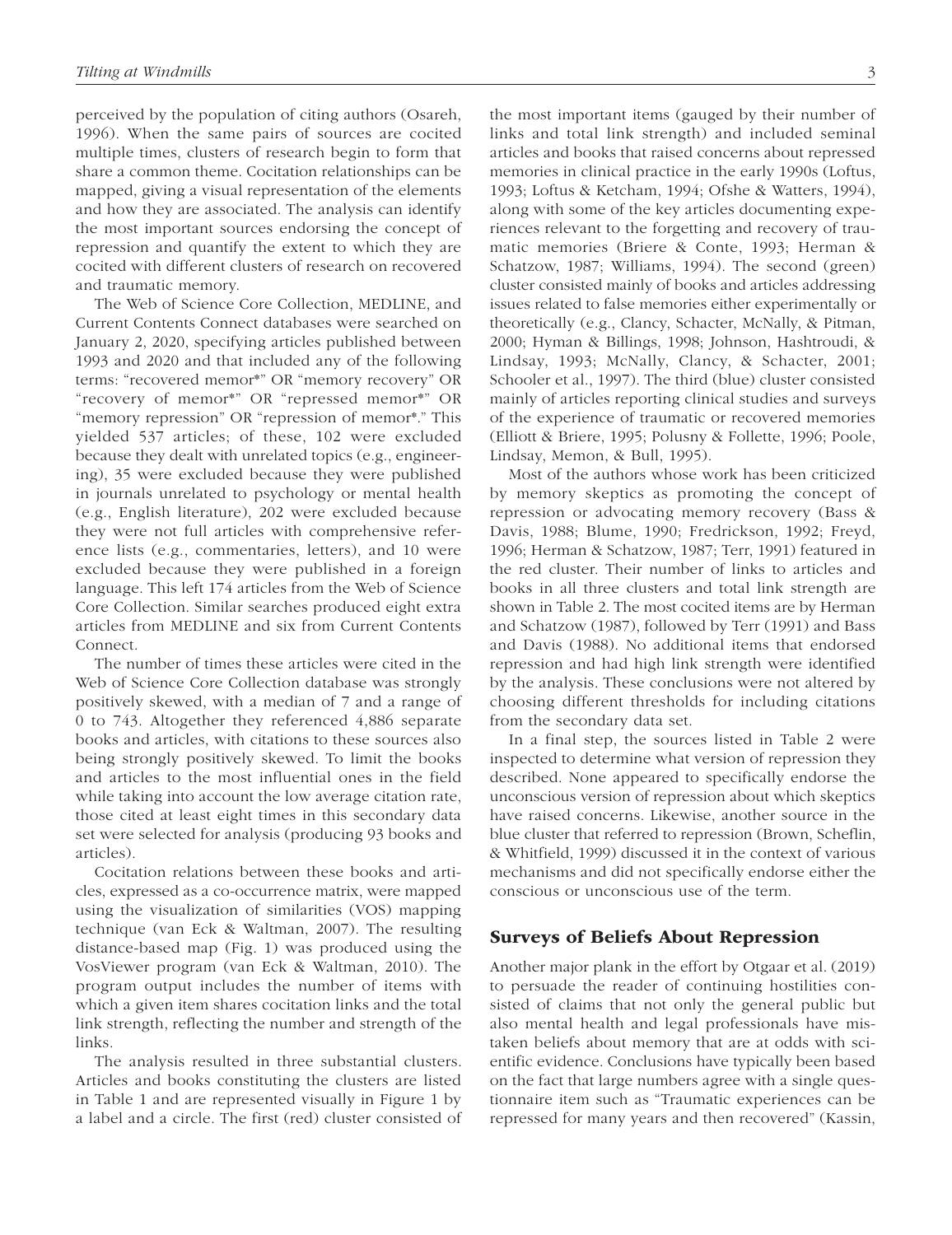

Fig. 1. Cocitation analysis of articles and books on repressed and recovered memories. The distance between two items reflects the strength of the relation (number of cocitations) Fig. 1. Cocitation analysis of articles and books on repressed and recovered memories. The distance between two items reflects the strength of the relation (number of cocitations) between the items. A smaller distance generally indicates a stronger relation. The more important an item, the larger its label and its circle. Each item's circle is displayed in the between the items. A smaller distance generally indicates a stronger relation. The more important an item, the larger its label and its circle. Each item's circle is displayed in the color corresponding to the cluster to which it was assigned. To avoid overlapping labels, only a subset of all labels is displayed. color corresponding to the cluster to which it was assigned. To avoid overlapping labels, only a subset of all labels is displayed.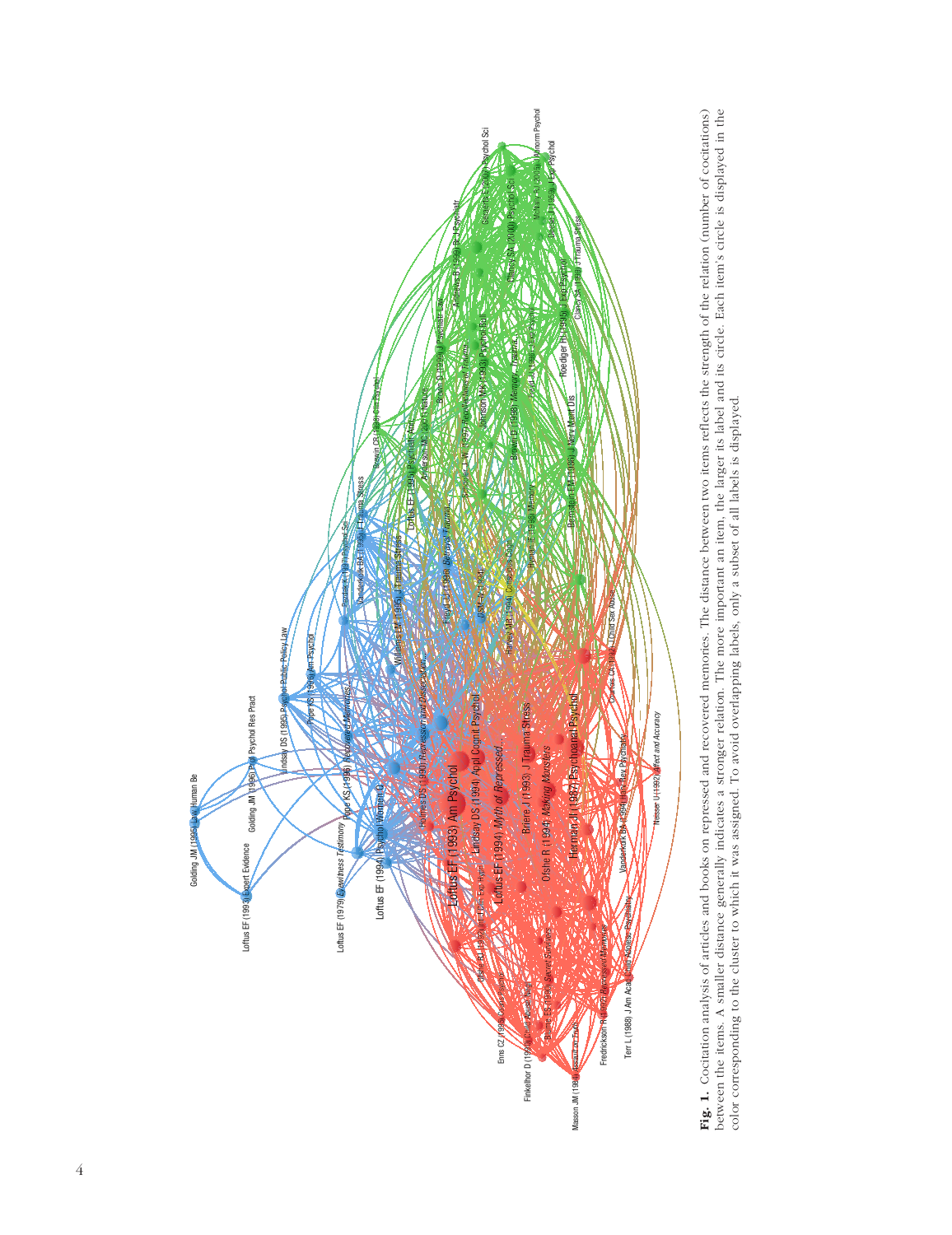Table 1. Articles and Books Constituting the Three-Cluster Solution

| Cluster $1$ (38 items)          | Cluster 2 (33 items)                       | Cluster $3(21$ items)                   |
|---------------------------------|--------------------------------------------|-----------------------------------------|
| Andrews et al. (1995)           | Anderson & Green (2001)                    | American Psychiatric Association (1994) |
| Bass & Davis (1988)             | Andrews et al. (1999)                      | Dalenberg (1996)                        |
| Beitchman et al. (1992)         | Bernstein & Putnam (1986)                  | Elliott & Briere (1995)                 |
| <b>Blume</b> (1990)             | Brewin & Andrews (1998)                    | Freyd (1996)                            |
| Briere & Conte (1993)           | Brown et al. (1998)                        | Golding et al. (1995)                   |
| Ceci et al. (1994)              | Brown et al. (1999)                        | Golding et al. (1996)                   |
| Courtois (1988)                 | Ceci & Loftus (1994)                       | Holmes (1990)                           |
| Courtois (1992)                 | Clancy (2005)                              | Key et al. (1996)                       |
| Della Femina et al. (1990)      | Clancy, McNally, & Schacter (1999)         | Lief & Fetkewicz (1995)                 |
| Enns et al. (1995)              | Clancy et al. (2000)                       | Lindsay & Read (1995)                   |
| Feldman-Summers & Pope (1994)   | Crews (1995)                               | Loftus (1979)                           |
| Finkelhor et al. (1990)         | Deese (1959)                               | Loftus et al. (1993)                    |
| Fredrickson (1992)              | Freyd & Gleaves (1996)                     | Pezdek et al. (1997)                    |
| Gold et al. (1994)              | Garry et al. (1996)                        | Polusny & Follette (1996)               |
| Herman & Schatzow (1987)        | Geraerts et al. (2005)                     | Poole et al. (1995)                     |
| Herman (1981)                   | Geraerts et al. (2006)                     | K. S. Pope (1996)                       |
| Herman (1992)                   | Geraerts et al. (2007)                     | K. S. Pope & Brown (1996)               |
| Laurence & Perry (1983)         | Geraerts et al. (2009)                     | Schacter (1996)                         |
| Lindsay & Read (1994)           | Hyman et al. (1995)                        | van der Kolk & Fisler (1995)            |
| Loftus (1993)                   | Hyman & Billings (1998)                    | Williams (1995)                         |
| Loftus, Garry, et al. (1994)    | Johnson et al. (1993)                      | Yapko (1994a)                           |
| Loftus & Ketcham (1994)         | Loftus & Pickrell (1995)                   |                                         |
| Loftus, Polonsky, et al. (1994) | McNally (2003)                             |                                         |
| Masson (1984)                   | McNally et al. (2004)                      |                                         |
| Neisser & Harsch (1992)         | McNally et al. (2005)                      |                                         |
| Ofshe (1992)                    | McNally, Clancy, & Schacter (2001)         |                                         |
| Ofshe & Watters (1994)          | McNally, Clancy, Schacter, & Pitman (2000) |                                         |
| Pendergrast (1995)              | McNally & Geraerts (2009)                  |                                         |
| H. G. Pope & Hudson (1995)      | Myers et al. (1998)                        |                                         |
| Pynoos & Nader (1989)           | Porter et al. (1999)                       |                                         |
| Spence (1982)                   | Roediger & McDermott (1995)                |                                         |
| Terr (1988)                     | Schooler, Ambadar, & Bendiksen (1997)      |                                         |
| Terr (1991)                     | Schooler, Bendiksen, & Ambadar (1997)      |                                         |
| Terr (1994)                     |                                            |                                         |
| van der Kolk (1994)             |                                            |                                         |
| Wakefield & Underwager (1992)   |                                            |                                         |
| Williams (1994)                 |                                            |                                         |
| Yapko (1994b)                   |                                            |                                         |
|                                 |                                            |                                         |

Note: A fourth cluster consisted of only one item: Harvey and Herman (1994).

Tubb, Hosch, & Memon, 2001). This item does not specifically identify the unconscious form of repression that remains unsupported by empirical evidence (Brewin & Andrews, 2014). It also does not address the other critical aspects of repression identified by skeptics (i.e., that the repressed content has psychopathological potential and that recovering traumatic content is necessary for engendering symptom relief). Perhaps most importantly, it does not throw light on people's understanding of the term repression and whether this term is anything more than a synonym for motivated forgetting (Anderson & Hanslmayr, 2014).

In a recent survey, Brewin, Li, Ntarantana, Unsworth, and McNeilis (2019) supplemented the original repression item of Kassin et al. (2001) with an alternative: "Traumatic experiences can be deliberately blocked out for many years and then recovered." Respondents agreed with this item at the same rate as they did with the original item. There are several possible explanations of this finding: Respondents may specifically endorse a belief in conscious repression, may endorse both conscious and unconscious repression, or may not feel equipped to make a meaningful distinction between the two. What is clear is that conclusions frequently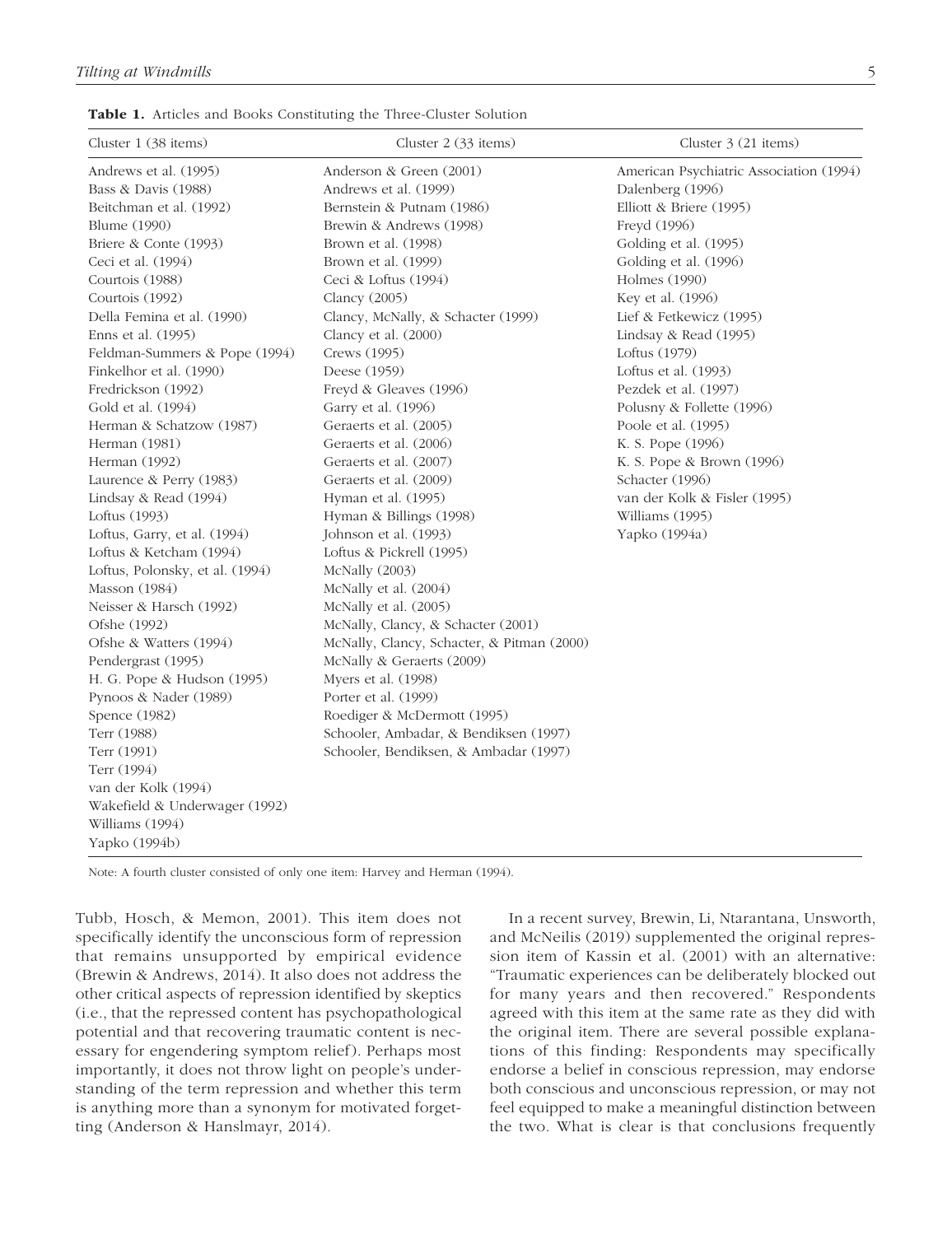| Source                   | Total link<br>strength | Total<br>links | Number of<br>citations |
|--------------------------|------------------------|----------------|------------------------|
| Bass & Davis (1988)      | 368                    | 80             | 29                     |
| Blume (1990)             | 213                    | 62             | 14                     |
| Fredrickson (1992)       | 173                    | 56             | 13                     |
| Freyd (1996)             | 238                    | 80             | 18                     |
| Herman & Schatzow (1987) | 563                    | 92             | 45                     |
| Terr (1991)              | 388                    | 87             | 27                     |

Table 2. Cocitation of Sources Cited by Skeptics as Endorsing Repression

advanced in the literature (Benton, Ross, Bradshaw, Thomas, & Bradshaw, 2006; Lynn et al., 2015; Melinder & Magnussen, 2015; Patihis, Ho, Tingen, Lilienfeld, & Loftus, 2014) concerning the public's beliefs in unconscious repression are as yet unwarranted.

## Repressed Memories and Clinical **Strategies**

As noted by Otgaar et al. (2019), recent articles have claimed that problematic practices involving repressed memories are still prevalent today. In a large general population survey, Patihis and Pendergrast (2019) reported that, after adjustment, 7% of their total sample reported seeing therapists who discussed the possibility of repressed abuse, and 5% reported recovering memories of abuse in therapy for which they had no previous memory. Both were more likely to have happened in the 1990s than in subsequent years. These results are difficult to interpret because the first question did not ask who raised the issue of repressed memory, the therapist or the patient, or in what context, and whether the discussion preceded or followed any actual memory recovery. Indeed, it is not clear whether the therapist or respondent used the actual terms *repression* or *repressed*, as alternatives were not suggested in the survey. In response to their second question, 42% of those recovering memories mentioned sexual abuse, but 74% mentioned emotional abuse and 51% mentioned physical abuse. Memories were recovered in many different types of therapy, including cognitive-behavior therapy. Approximately 30% reported remembering the abuse during a therapy session and 30% outside a therapy session; the remaining 40% reported that memories returned both during and outside a therapy session.

A replication was conducted in France (Dodier, Patihis, & Payoux, 2019), which, as the authors noted, has a stronger psychoanalytic tradition than the United States. Despite this tradition, only 4.4% of a general population sample reported seeing therapists who discussed the possibility of repressed abuse; the highest rate occurred between 1995 and 1999 and the lowest

rate occurred between 2015 and 2018. Moreover, 2.5% reported recovering memories of abuse in therapy for which they had no previous memory. In this sample, recovered memories of sexual abuse were the most common, although memories of physical and emotional abuse also featured regularly. The type of therapy in which memory recovery was most likely to occur was behavior therapy (a form of therapy that does not include a concept of repression and traditionally does not dwell on childhood experience). Participants were more likely than their therapists to first broach the topic of recovered memory and reported recovered memories significantly more often when they first addressed the issue of repressed memories than when it was the therapist who first mentioned it, consistent with previous suggestions (Brewin & Andrews, 2017).

The findings of both studies were in line with previous research (Andrews et al., 1995, 1999) showing that memory recovery is a common therapeutic experience that usually cannot be explained through appeals to therapeutic suggestion or "recovered memory therapy." In the absence of any evidence that recovered memories were likely to be false, as Patihis and Pendergrast (2019) suggested they were, the most parsimonious explanation is that many unpleasant experiences are in fact forgotten and that therapy creates an opportunity for these experiences to come to mind.

# Conclusion: The Downside of Attacking Repression

Several conclusions are evident from the literature reviewed above. It is widely accepted that traumatic events can sometimes be completely forgotten and then remembered later, although there is little understanding of why this occurs. Clinical suggestions about candidate mechanisms have been poorly defined, and it is unclear how mechanisms more firmly grounded in cognitive psychology map onto the clinical data. No source has been identified that argued in favor of the unconscious form of repression as an explanation for forgetting. References to repression, whether by lay people or mental health professionals, are likely to be little more than an attempt to re-label observations of forgetting trauma. With regard to the other key idea about the concept of repression identified by skeptics—that such memories have to be actively recovered in therapy—I found no source published after the early 1990s that supported this idea.

Also contrary to Otgaar et al. (2019) is evidence that mainstream psychotherapists and clinical psychologists report being more cautious about recovering repressed memories today than they were 20 years ago (Patihis, Ho, et al., 2014), and this is supported by the reports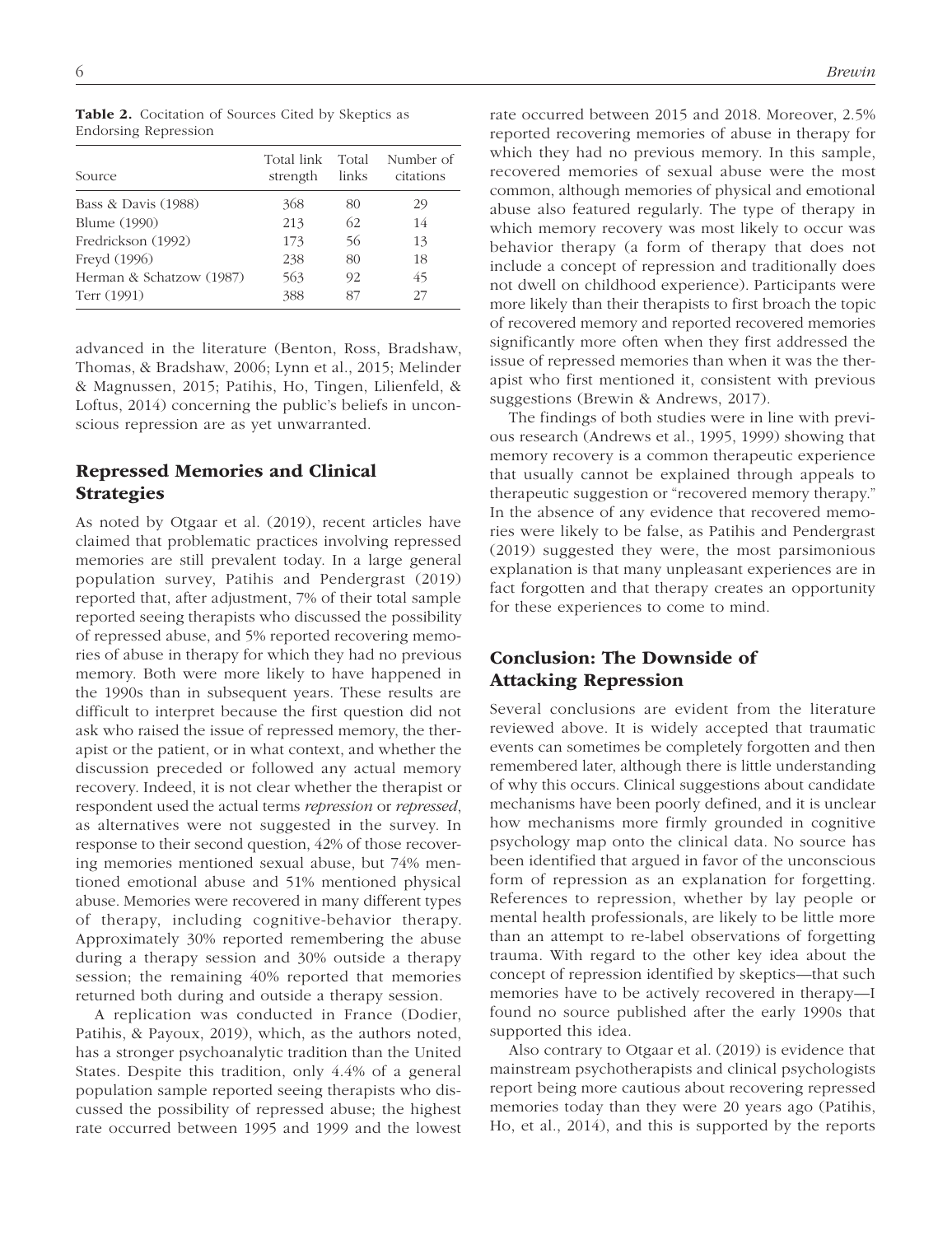of their clients (Dodier et al., 2019; Patihis & Pendergrast, 2019). The data, including those produced by skeptics themselves, show that recovered memories of traumatic events continue to be observed inside and outside clinical settings and involve a variety of events, and occur in a variety of different contexts. There appears to be no association with psychoanalytic therapy, the form of treatment most closely associated with the concept of repression, and no evidence that therapists are systematically engaging in inappropriate suggestive therapy (although individual examples of bad or ill-informed practice undoubtedly occur and surface from time to time in the courts).

All of this is incompatible with the claim made by Otgaar et al. (2019) that "the controversial issue of repressed memories is alive and well and may even be on the rise" (p. 1072). Nothing has happened to disturb the professional consensus on recovered memories first put forward in the 1990s and the improvements in practice that followed. Theoretical issues remain unresolved but are unimportant compared with the need for changes in practice that, having been generally accepted, were rapidly put into effect by professional bodies and recognized clinical-training courses.

Are there any dangers attached to attempting to prolong a conflict that existed for only a short time? One concern is that keeping the narrative focused on unconscious repression or dissociative amnesia rather than the more neutral concept of forgetting may have the effect of discrediting the validity of genuine recovered memories of sexual trauma. Instead of presenting the scientific and professional consensus that traumatic events can sometimes be forgotten and later remembered (for reasons that are not well understood), the courts' attention is drawn to disputed concepts as though these concepts provide the only recognized explanation for memory recovery.

By primarily appearing to blame therapists for using suggestive therapy, Otgaar et al. (2019) also deflect from consideration those cases in which clients have convinced themselves for whatever reason that they have had abusive experiences in the absence of any conscious memory of them. Here the problem is not so much the therapist setting out with an inappropriate treatment but the failure to educate clients that even highly emotional images that spontaneously come to mind may not correspond to actual events (Brewin & Andrews, 2017).

In seeking to keep an old conflict alive, Otgaar et al. (2019) create division rather than finding solutions. The important issue is why and how traumatic events can sometimes come to be forgotten. This requires openminded inquiry that recognizes the complexities of people's lives (particularly those of children exposed to severe adversity); a developmental perspective on coping, memory, and attachment; and the willingness to consider multiple scenarios and theoretical possibilities. It is time to resurrect the spirit of the 1996 NATO Advanced Studies Institute conference on the recollection of trauma (Lindsay & Briere, 1997), at which scientists and therapists pledged to work collaboratively to build a future based less on rhetoric and more on reliable evidence.

### **Transparency**

*Action Editor:* Laura A. King

*Editor:* Laura A. King

*Declaration of Conflicting Interests*

The author(s) declared that there were no conflicts of interest with respect to the authorship or the publication of this article.

### ORCID iD

Chris R. Brewin **b** <https://orcid.org/0000-0002-7462-4460>

### Supplemental Materials

Additional supporting information can be found at [http://](http://journals.sagepub.com/doi/suppl/10.1177/1745691620927674) [journals.sagepub.com/doi/suppl/10.1177/1745691620927674](http://journals.sagepub.com/doi/suppl/10.1177/1745691620927674)

### References

- American Psychiatric Association. (1994). *Diagnostic and statistical manual of mental disorders* (4th ed.). Washington, DC: American Psychiatric Association.
- Anderson, M. C., & Green, C. (2001). Suppressing unwanted memories by executive control. *Nature*, *410*, 366–369. doi:10.1038/35066572
- Anderson, M. C., & Hanslmayr, S. (2014). Neural mechanisms of motivated forgetting. *Trends in Cognitive Sciences*, *18*, 279–292. doi:10.1016/j.tics.2014.03.002
- Andrews, B., Brewin, C. R., Ochera, J., Morton, J., Bekerian, D. A., Davies, G. M., & Mollon, P. (1999). Characteristics, context and consequences of memory recovery among adults in therapy. *British Journal of Psychiatry*, *175*, 141– 146. doi:10.1192/bjp.175.2.141
- Andrews, B., Morton, J., Bekerian, D. A., Brewin, C. R., Davies, G. M., & Mollon, P. (1995). The recovery of memories in clinical practice: Experiences and beliefs of British Psychological Society practitioners. *The Psychologist*, *8*, 209–214.
- Bass, E., & Davis, L. (1988). *The courage to heal: A guide for women survivors of child sexual abuse*. New York, NY: Harper & Row.
- Beitchman, J. H., Zucker, K. J., Hood, J. E., Dacosta, G. A., Akman, D., & Cassavia, E. (1992). A review of the longterm effects of child sexual abuse. *Child Abuse & Neglect*, *16*, 101–118. doi:10.1016/0145-2134(92)90011-f
- Belli, R. F. (2012). In the aftermath of the so-called memory wars. In R. F. Belli (Ed.), *True and false recovered memories: Toward a reconciliation of the debate* (pp. 1–14). New York, NY: Springer.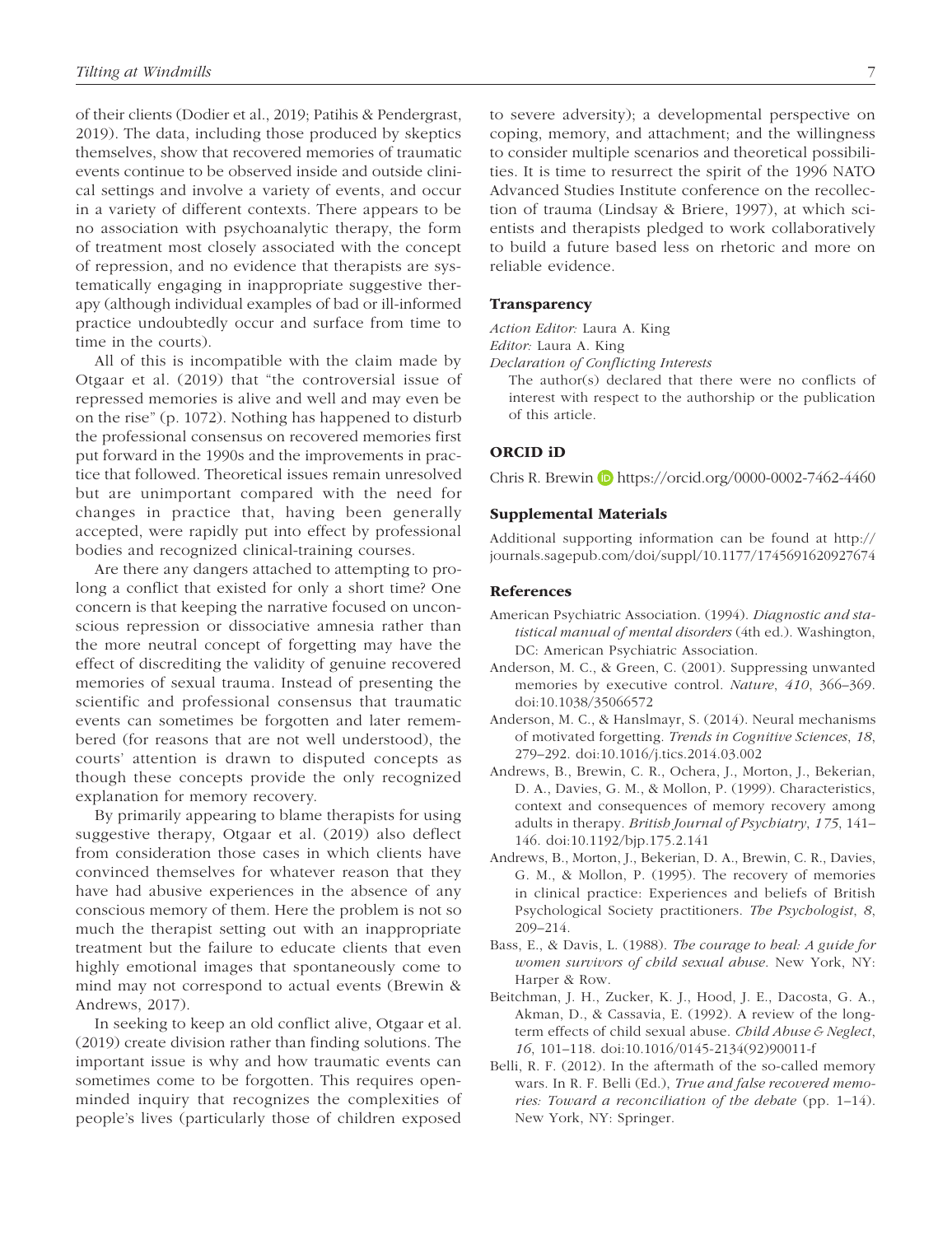- Benton, T. R., Ross, D. F., Bradshaw, E., Thomas, W. N., & Bradshaw, G. S. (2006). Eyewitness memory is still not common sense: Comparing jurors, judges and law enforcement to eyewitness experts. *Applied Cognitive Psychology*, *20*, 115–129. doi:10.1002/acp.1172
- Bernstein, E. M., & Putnam, F. W. (1986). Development, reliability, and validity of a dissociation scale. *Journal of Nervous and Mental Disease*, *174*, 727–735. doi:10.1097/00005053- 198612000-00004
- Blume, E. S. (1990). *Secret survivors: Uncovering incest and its aftereffects in women*. New York, NY: Wiley.
- Brand, B. L., Collins, S. J., & McEwen, L. E. (2018). The keepers: The stunning illumination of a cover up of child sexual abuse and institutional betrayal. *Journal of Trauma & Dissociation*, *19*, 607–611. doi:10.1080/15299732.2018 .1452526
- Brewin, C. R. (2007). Autobiographical memory for trauma: Update on four controversies. *Memory*, *15*, 227–248. doi:10.1080/09658210701256423
- Brewin, C. R. (2012). A theoretical framework for understanding recovered memory experiences. In R. F. Belli (Ed.), *True and false recovered memories: Toward a reconciliation of the debate* (pp. 149–173). New York, NY: Springer.
- Brewin, C. R., & Andrews, B. (1998). Recovered memories of trauma: Phenomenology and cognitive mechanisms. *Clinical Psychology Review*, *18*, 949–970. doi:10.1016/ s0272-7358(98)00040-3
- Brewin, C. R., & Andrews, B. (2014). Why it is scientifically respectable to believe in repression: A response to Patihis, Ho, Tingen, Lilienfeld, and Loftus (2014). *Psychological Science*, *25*, 1964–1966. doi:10.1177/0956797614541856
- Brewin, C. R., & Andrews, B. (2017). False memories of childhood abuse: Are therapists to blame? *The Psychologist*, *30*, 48–52.
- Brewin, C. R., Li, H., Ntarantana, V., Unsworth, C., & McNeilis, J. (2019). Is the public understanding of memory prone to widespread "myths"? *Journal of Experimental Psychology: General*, *148*, 2245–2257. doi:10.1037/xge0000610
- Briere, J., & Conte, J. (1993). Self-reported amnesia for abuse in adults molested as children. *Journal of Traumatic Stress*, *6*, 21–31. doi:10.1002/jts.2490060104
- Brown, D., Scheflin, A. W., & Hammond, D. C. (1998). *Memory, trauma treatment, and the law*. New York, NY: W.W. Norton.
- Brown, D., Scheflin, A. W., & Whitfield, C. L. (1999). Recovered memories: The weight of the evidence in science and in the courts. *Journal of Psychiatry and Law*, *27*, 5–156. doi:10.1177/009318539902700102
- Ceci, S. J., & Loftus, E. F. (1994). 'Memory work': A royal road to false memories. *Applied Cognitive Psychology*, *8*, 351–364. doi:10.1002/acp.2350080405
- Ceci, S. J., Loftus, E. F., Leichtman, M. D., & Bruck, M. (1994). The possible role of source misattributions in the creation of false beliefs among preschoolers. *International Journal of Clinical and Experimental Hypnosis*, *42*, 304– 320. doi:10.1080/00207149408409361
- Clancy, S. A. (2005). *Abducted: How people come to believe they were kidnapped by aliens*. Cambridge, MA: Harvard University Press.
- Clancy, S. A., McNally, R. J., & Schacter, D. L. (1999). Effects of guided imagery on memory distortion in women reporting recovered memories of childhood sexual abuse. *Journal of Traumatic Stress*, *12*, 559–569. doi:10 .1023/a:1024704815234
- Clancy, S. A., Schacter, D. L., McNally, R. J., & Pitman, R. K. (2000). False recognition in women reporting recovered memories of sexual abuse. *Psychological Science*, *11*, 26–31. doi:10.1111/1467-9280.00210
- Courtois, C. A. (1988). *Healing the incest wound: Adult survivors in therapy*. New York, NY: W.W. Norton.
- Courtois, C. A. (1992). The memory retrieval process in incest survivor therapy. *Journal of Child Sexual Abuse*, *1*, 15–31. doi:10.1300/J070v01n01\_02
- Crews, F. (1995). *The memory wars: Freud's legacy in dispute*. New York: New York Review of Books.
- Dalenberg, C. J. (1996). Accuracy, timing and circumstances of disclosure in therapy of recovered and continuous memories of abuse. *Journal of Psychiatry and Law*, *24*, 229–275.
- Dalenberg, C. J., Brand, B. L., Gleaves, D. H., Dorahy, M. J., Loewenstein, R. J., Cardena, E., . . . Spiegel, D. (2012). Evaluation of the evidence for the trauma and fantasy models of dissociation. *Psychological Bulletin*, *138*, 550– 588. doi:10.1037/a0027447
- Deese, J. (1959). On the prediction of occurrence of particular verbal intrusions in immediate recall. *Journal of Experimental Psychology*, *58*, 17–22. doi:10.1037/ h0046671
- Della Femina, D., Yeager, C. A., & Lewis, D. O. (1990). Child abuse: Adolescent records vs. adult recall. *Child Abuse & Neglect*, *14*, 227–231.
- Dodier, O. (2019). A bibliometric analysis of the recovered memory controversy in the 21st century. *Applied Cognitive Psychology*, *33*, 571–584. doi:10.1002/acp.3498
- Dodier, O., Patihis, L., & Payoux, M. (2019). Reports of recovered memories of childhood abuse in therapy in France. *Memory*, *27*, 1283–1298. doi:10.1080/09658211.2019.16 52654
- Elliott, D. M., & Briere, J. (1995). Posttraumatic stress associated with delayed recall of sexual abuse: A general population study. *Journal of Traumatic Stress*, *8*, 629–647. doi:10.1007/bf02102892
- Enns, C. Z., McNeilly, C. L., Corkery, J. M., & Gilbert, M. S. (1995). The debate about delayed memories of child sexual abuse: A feminist perspective. *The Counseling Psychologist*, *23*, 181–279. doi:10.1177/0011000095232001
- Erdelyi, M. H. (1990). Repression, reconstruction, and defense: History and integration of the psychoanalytic and experimental frameworks. In J. L. Singer (Ed.), *Repression and dissociation: Implications for personality theory, psychopathology, and health* (pp. 1–31). Chicago, IL: University of Chicago Press.
- Feldman-Summers, S., & Pope, K. S. (1994). The experience of forgetting child abuse: A national survey of psychologists. *Journal of Consulting and Clinical Psychology*, *62*, 636–639. doi:10.1037//0022-006x.62.3.636
- Finkelhor, D., Hotaling, G., Lewis, I. A., & Smith, C. (1990). Sexual abuse in a national survey of adult men and women: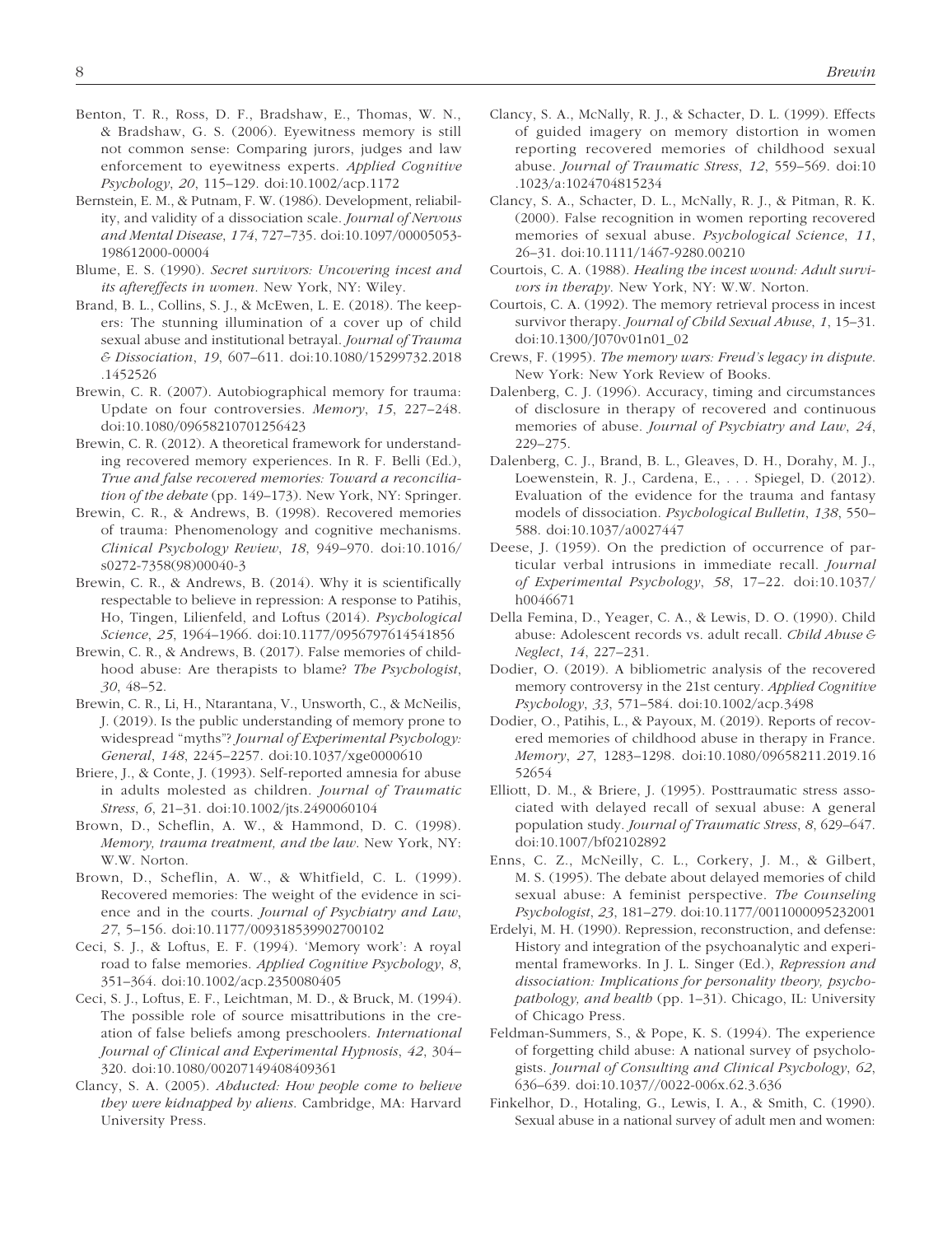Prevalence, characteristics, and risk factors. *Child Abuse & Neglect*, *14*, 19–28. doi:10.1016/0145-2134(90)90077-7

- Fredrickson, R. (1992). *Repressed memories: A journey to recovery from sexual abuse*. New York, NY: Simon & Schuster.
- Freyd, J. J. (1996). *Betrayal trauma: The logic of forgetting childhood abuse*. Cambridge, MA: Harvard University Press.
- Freyd, J. J., DePrince, A. P., & Gleaves, D. H. (2007). The state of betrayal trauma theory: Reply to McNally—Conceptual issues and future directions. *Memory*, *15*, 295–311. doi:10.1080/09658210701256514
- Freyd, J. J., & Gleaves, D. H. (1996). "Remembering" words not presented in lists: Relevance to the current recovered/false memory controversy. *Journal of Experimental Psychology: Learning Memory and Cognition*, *22*, 811– 813. doi:10.1037/0278-7393.22.3.811
- Garry, M., Manning, C. G., Loftus, E. F., & Sherman, S. J. (1996). Imagination inflation: Imagining a childhood event inflates confidence that it occurred. *Psychonomic Bulletin & Review*, *3*, 208–214. doi:10.3758/bf03212420
- Geraerts, E., Arnold, M. M., Lindsay, D. S., Merckelbach, H., Jelicic, M., & Hauer, B. (2006). Forgetting of prior remembering in persons reporting recovered memories of childhood sexual abuse. *Psychological Science*, *17*, 1002–1008. doi:10.1111/j.1467-9280.2006.01819.x
- Geraerts, E., Lindsay, D. S., Merckelbach, H., Jelicic, M., Raymaekers, L., Arnold, M. M., & Schooler, J. W. (2009). Cognitive mechanisms underlying recovered-memory experiences of childhood sexual abuse. *Psychological Science*, *20*, 92–98. doi:10.1111/j.1467-9280.2008.02247.x
- Geraerts, E., Schooler, J. W., Merckelbach, H., Jelicic, M., Hauer, B. J. A., & Ambadar, Z. (2007). The reality of recovered memories: Corroborating continuous and discontinuous memories of childhood sexual abuse. *Psychological Science*, *18*, 564–568. doi:10.1111/j.1467- 9280.2007.01940.x
- Geraerts, E., Smeets, E., Jelicic, M., van Heerden, J., & Merckelbach, H. (2005). Fantasy proneness, but not selfreported trauma is related to DRM performance of women reporting recovered memories of childhood sexual abuse. *Consciousness and Cognition*, *14*, 602–612. doi:10.1016/j .concog.2005.01.006
- Gleaves, D. H., Smith, S. M., Butler, L. D., & Spiegel, D. (2004). False and recovered memories in the laboratory and clinic: A review of experimental and clinical evidence. *Clinical Psychology: Science and Practice*, *11*, 3–28. doi:10.1093/clipsy/bph055
- Gold, S. N., Hughes, D., & Hohnecker, L. (1994). Degrees of repression of sexual abuse memories. *American Psychologist*, *49*, 441–442. doi:10.1037/0003-066x.49.5.441
- Golding, J. M., Sanchez, R. P., & Sego, S. A. (1996). Do you believe in repressed memories? *Professional Psychology: Research and Practice*, *27*, 429–437. doi:10.1037/0735- 7028.27.5.429
- Golding, J. M., Sego, S. A., Sanchez, R. P., & Hasemann, D. (1995). The believability of repressed memories. *Law and Human Behavior*, *19*, 569–592. doi:10.1007/bf01499375
- Goodman-Delahunty, J., Nolan, M. A., & Van Gijn-Grosvenor, E. L. (2017). *Empirical guidance on the effects of child sexual abuse on memory and complainants' evidence*. Retrieved from [https://www.childabuseroyalcommission.gov.au/](https://www.childabuseroyalcommission.gov.au/sites/default/files/file-list/research_report_-_empirical_guidance_on_the_effects_of_child_sexual_abuse_on_memory_and_complainants_evidence.pdf) [sites/default/files/file-list/research\\_report\\_-\\_empirical\\_](https://www.childabuseroyalcommission.gov.au/sites/default/files/file-list/research_report_-_empirical_guidance_on_the_effects_of_child_sexual_abuse_on_memory_and_complainants_evidence.pdf) [guidance\\_on\\_the\\_effects\\_of\\_child\\_sexual\\_abuse\\_on\\_](https://www.childabuseroyalcommission.gov.au/sites/default/files/file-list/research_report_-_empirical_guidance_on_the_effects_of_child_sexual_abuse_on_memory_and_complainants_evidence.pdf) [memory\\_and\\_complainants\\_evidence.pdf](https://www.childabuseroyalcommission.gov.au/sites/default/files/file-list/research_report_-_empirical_guidance_on_the_effects_of_child_sexual_abuse_on_memory_and_complainants_evidence.pdf)
- Harvey, M. R., & Herman, J. L. (1994). Amnesia, partial amnesia, and delayed recall among adult survivors of childhood trauma. *Consciousness and Cognition*, *3*, 295–306. doi:10.1006/ccog.1994.1017
- Herman, J. L. (1981). *Father-daughter incest*. Cambridge, MA: Harvard University Press.
- Herman, J. L. (1992). *Trauma and recovery*. New York, NY: Basic Books.
- Herman, J. L., & Schatzow, E. (1987). Recovery and verification of memories of childhood sexual abuse. *Psychoanalytic Psychology*, *4*, 1–14.
- Holmes, D. S. (1990). The evidence for repression: An examination of sixty years of research. In J. L. Singer (Ed.), *Repression and dissociation: Implications for personality theory, psychopathology, and health* (pp. 85–102). Chicago, IL: University of Chicago Press.
- Hyman, I. E., & Billings, F. J. (1998). Individual differences and the creation of false childhood memories. *Memory*, *6*, 1–20. doi:10.1080/741941598
- Hyman, I. E., Husband, T. H., & Billings, F. J. (1995). False memories of childhood experiences. *Applied Cognitive Psychology*, *9*, 181–197. doi:10.1002/acp.2350090302
- Johnson, M. K., Hashtroudi, S., & Lindsay, D. S. (1993). Source monitoring. *Psychological Bulletin*, *114*, 3–28. doi:10.1037/0033-2909.114.1.3
- Kassin, S. M., Tubb, V. A., Hosch, H. M., & Memon, A. (2001). On the "general acceptance" of eyewitness testimony research: A new survey of the experts. *American Psychologist*, *56*, 405–416. doi:10.1037/0003-066x.56.5.405
- Key, H. G., Warren, A. R., & Ross, D. F. (1996). Perceptions of repressed memories: A reappraisal. *Law and Human Behavior*, *20*, 555–563. doi:10.1007/bf01499041
- Laurence, J. R., & Perry, C. (1983). Hypnotically created memory among highly hypnotizable subjects. *Science*, *222*, 523–524. doi:10.1126/science.6623094
- Lief, H. I., & Fetkewicz, J. (1995). Retractors of false memories: The evolution of pseudomemories. *Journal of Psychiatry and Law*, *23*, 411–435.
- Lindsay, D. S., & Briere, J. (1997). The controversy regarding recovered memories of childhood sexual abuse: Pitfalls, bridges, and future directions. *Journal of Interpersonal Violence*, *12*, 631–647. doi:10.1177/088626097012005002
- Lindsay, D. S., & Read, J. D. (1994). Psychotherapy and memories of childhood sexual abuse: A cognitive perspective. *Applied Cognitive Psychology*, *8*, 281–338. doi:10.1002/ acp.2350080403
- Lindsay, D. S., & Read, J. D. (1995). "Memory work" and recovered memories of childhood sexual abuse: Scientific evidence and public, professional, and personal issues. *Psychology Public Policy and Law*, *1*, 846–908. doi:10 .1037/1076-8971.1.4.846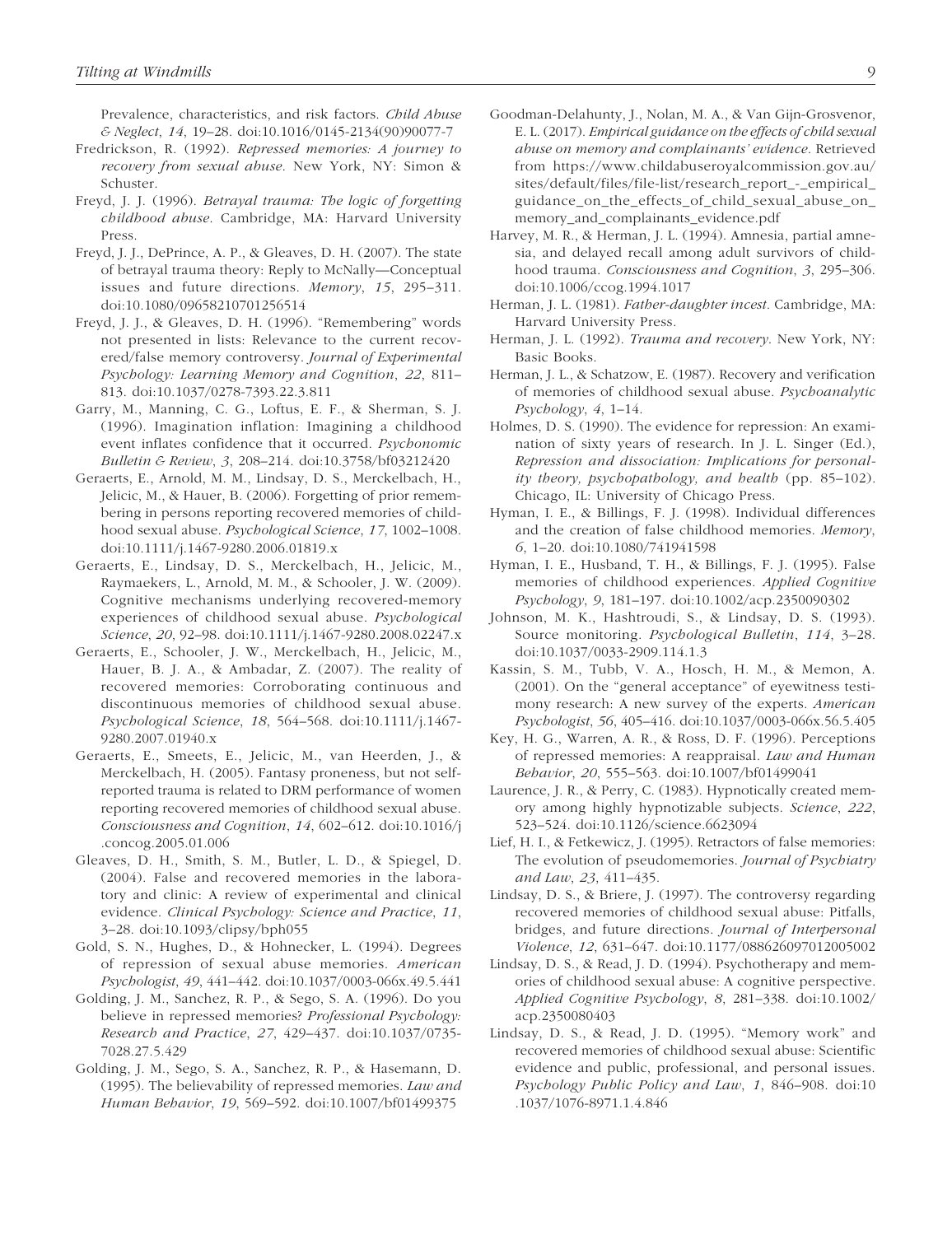- Loftus, E. F. (1979). *Eyewitness testimony*. Cambridge, MA: Harvard University Press.
- Loftus, E. F. (1993). The reality of repressed memories. *American Psychologist*, *48*, 518–537. doi:10.1037/0003- 066x.48.5.518
- Loftus, E. F., Garry, M., & Feldman, J. (1994). Forgetting sexual trauma: What does it mean when 38 percent forget? *Journal of Consulting and Clinical Psychology*, *62*, 1177–1181. doi:10.1037/0022-006x.62.6.1177
- Loftus, E. F., & Ketcham, K. (1994). *The myth of repressed memory*. New York, NY: St. Martin's Press.
- Loftus, E. F., & Pickrell, J. E. (1995). The formation of false memories. *Psychiatric Annals*, *25*, 720–725.
- Loftus, E. F., Polonsky, S., & Fullilove, M. T. (1994). Memories of childhood sexual abuse: Remembering and forgetting. *Psychology of Women Quarterly*, *18*, 67–84. doi:10.1111/j.1471-6402.1994.tb00297.x
- Loftus, E. F., Weingardt, K. R., & Hoffman, H. G. (1993). Sleeping memories on trial: Reactions to memories that were previously repressed. *Expert Evidence*, *2*, 51–59.
- Lynn, S. J., Evans, J., Laurence, J.-R., & Lilienfeld, S. O. (2015). What do people believe about memory? Implications for the science and pseudoscience of clinical practice. *Canadian Journal of Psychiatry/Revue Canadienne de Psychiatrie*, *60*, 541–547. doi:10.1177/070674371506001204
- Masson, J. M. (1984). *The assault on truth: Freud's suppression of the seduction theory*. New York, NY: Farrar, Straus & Giroux.
- McNally, R. J. (2003). *Remembering trauma*. Cambridge, MA: Harvard University Press.
- McNally, R. J., Clancy, S. A., Barrett, H. M., & Parker, H. A. (2004). Inhibiting retrieval of trauma cues in adults reporting histories of childhood sexual abuse. *Cognition & Emotion*, *18*, 479–493. doi:10.1080/02699930341000400
- McNally, R. J., Clancy, S. A., Barrett, H. M., & Parker, H. A. (2005). Reality monitoring in adults reporting repressed, recovered, or continuous memories of childhood sexual abuse. *Journal of Abnormal Psychology*, *114*, 147–152. doi:10.1037/0021-843x.114.1.147
- McNally, R. J., Clancy, S. A., & Schacter, D. L. (2001). Directed forgetting of trauma cues in adults reporting repressed or recovered memories of childhood sexual abuse. *Journal of Abnormal Psychology*, *110*, 151–156. doi:10.1037/0021- 843x.110.1.151
- McNally, R. J., Clancy, S. A., Schacter, D. L., & Pitman, R. K. (2000). Personality profiles, dissociation, and absorption in women reporting repressed, recovered, or continuous memories of childhood sexual abuse. *Journal of Consulting and Clinical Psychology*, *68*, 1033–1037. doi:10.1037/0022-006x.68.6.1033
- McNally, R. J., & Geraerts, E. (2009). A new solution to the recovered memory debate. *Perspectives on Psychological Science*, *4*, 126–134. doi:10.1111/j.1745-6924.2009.01112.x
- Melinder, A., & Magnussen, S. (2015). Psychologists and psychiatrists serving as expert witnesses in court: What do they know about eyewitness memory? *Psychology Crime & Law*, *21*, 53–61. doi:10.1080/1068316x.2014.915324
- Myers, L. B., Brewin, C. R., & Power, M. J. (1998). Repressive coping and the directed forgetting of emotional

material. *Journal of Abnormal Psychology*, *107*, 141–148. doi:10.1037/0021-843x.107.1.141

- Neisser, U., & Harsch, N. (1992). Phantom flashbulbs: False recollections of hearing the news about *Challenger*. In E. Winograd & U. Neisser (Eds.), *Affect and accuracy in recall: Studies of "flashbulb" memories* (pp. 9–31). New York, NY: Cambridge University Press.
- Ofshe, R. J. (1992). Inadvertent hypnosis during interrogation: False confession due to dissociative state; misidentified multiple personality and the satanic cult hypothesis. *International Journal of Clinical and Experimental Hypnosis*, *40*, 125–156. doi:10.1080/00207149208409653
- Ofshe, R., & Watters, E. (1994). *Making monsters: False memories, psychotherapy, and sexual hysteria*:. Berkeley: University of California Press.
- Osareh, F. (1996). Bibliometrics, citation analysis and cocitation analysis: A review of literature I. *Libri*, *46*, 149– 158. doi:10.1515/libr.1996.46.3.149
- Otgaar, H., Howe, M. L., Patihis, L., Merckelbach, H., Lynn, S. J., Lilienfeld, S. O., & Loftus, E. F. (2019). The return of the repressed: The persistent and problematic claims of long-forgotten trauma. *Perspectives on Psychological Science*, *14*, 1072–1095. doi:10.1177/1745691619862306
- Patihis, L., Ho, L. Y., Tingen, I. W., Lilienfeld, S. O., & Loftus, E. F. (2014). Are the "memory wars" over? A scientist-practitioner gap in beliefs about repressed memory. *Psychological Science*, *25*, 519–530. doi:10.1177/0956797613510718
- Patihis, L., Lilienfeld, S. O., Ho, L. Y., & Loftus, E. F. (2014). Unconscious repressed memory is scientifically questionable. *Psychological Science*, *25*, 1967–1968. doi:10.1177/0956797614547365
- Patihis, L., & Pendergrast, M. H. (2019). Reports of recovered memories of abuse in therapy in a large age-representative U.S. national sample: Therapy type and decade comparisons. *Clinical Psychological Science*, *7*, 3–21. doi:10.1177/2167702618773315
- Pendergrast, M. (1995). *Victims of memory: Incest accusations and shattered lives*. Hinesburg, VT: Upper Access.
- Pezdek, K., Finger, K., & Hedge, D. (1997). Planting false childhood memories: The role of event plausibility. *Psychological Science*, *8*, 437–441. doi:10.1111/j.1467-9280.1997.tb00457.x
- Piper, A., Lillevik, L., & Kritzer, R. (2008). What's wrong with believing in repression? A review for legal professionals. *Psychology Public Policy and Law*, *14*, 223–242. doi:10.1037/a0014090
- Polusny, M. A., & Follette, V. M. (1996). Remembering childhood sexual abuse: A national survey of psychologists' clinical practices, beliefs, and personal experiences. *Professional Psychology: Research and Practice*, *27*, 41–52. doi:10.1037/0735-7028.27.1.41
- Poole, D. A., Lindsay, D. S., Memon, A., & Bull, R. (1995). Psychotherapy and the recovery of memories of childhood sexual abuse: US and British practitioners' opinions, practices, and experiences. *Journal of Consulting and Clinical Psychology*, *63*, 426–437. doi:10.1037/0022- 006x.63.3.426
- Pope, H. G., & Hudson, J. I. (1995). Can memories of childhood sexual abuse be repressed? *Psychological Medicine*, *25*, 121–126.